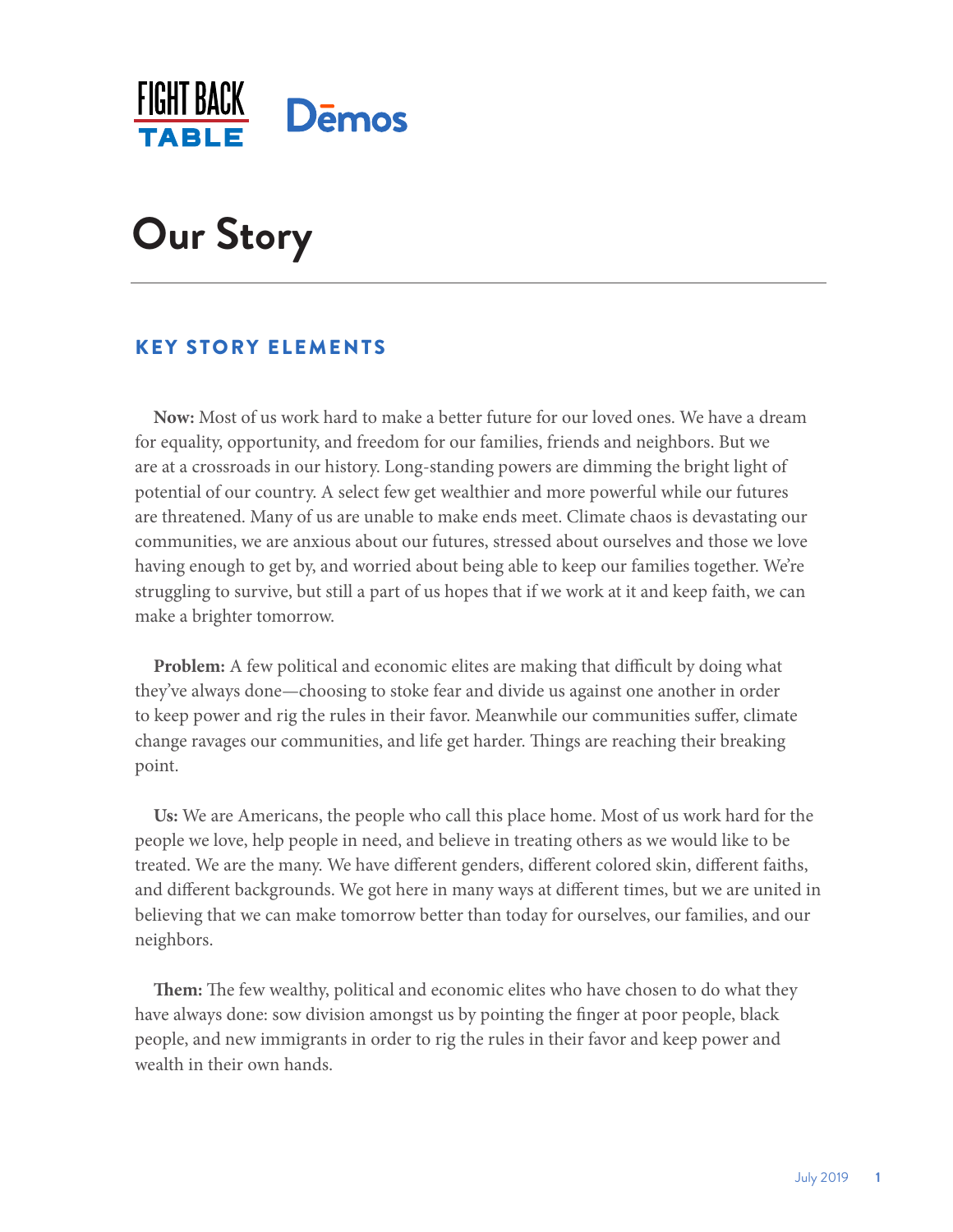**Choice:** We can either let them continue to divide us and concentrate power in their hands or we can come together across our differences and take control of our destiny. It's not only achievable, we've done it before—it's in our history. All we have to do is come together as one, like courageous Americans in the past who fought for civil rights, women's suffrage, and better wages. Together we can break the cycle, take control of our democracy, and make America a place where "liberty and justice for all" is truly for all of us.

## **Underlying Assumptions**

- This isn't about left vs. right, it's about right vs. wrong, a country for the few vs. a country for all of us.
- We are not all impacted equally or in the same way, but we all live together in this country, and we all do better when this country works for all of us. We must end the systems and cycles of violence that harm people based on our gender, the color of our skin, our faith, how much money we have, how recently we arrived here, or who we love. We must make justice real for everyone and ensure people of all backgrounds are valued the same.

#### **Imagery**

- People of different backgrounds help celebrating alongside each other
- The real working class that is diverse
- Children of different backgrounds learning alongside one another
- People of different backgrounds in nature
- Women leaders

#### **Tone**

- Hopeful, optimistic, and unafraid
- Grounded in history, we know what we are trying to do is possible—history tells us so
- Welcoming and friendly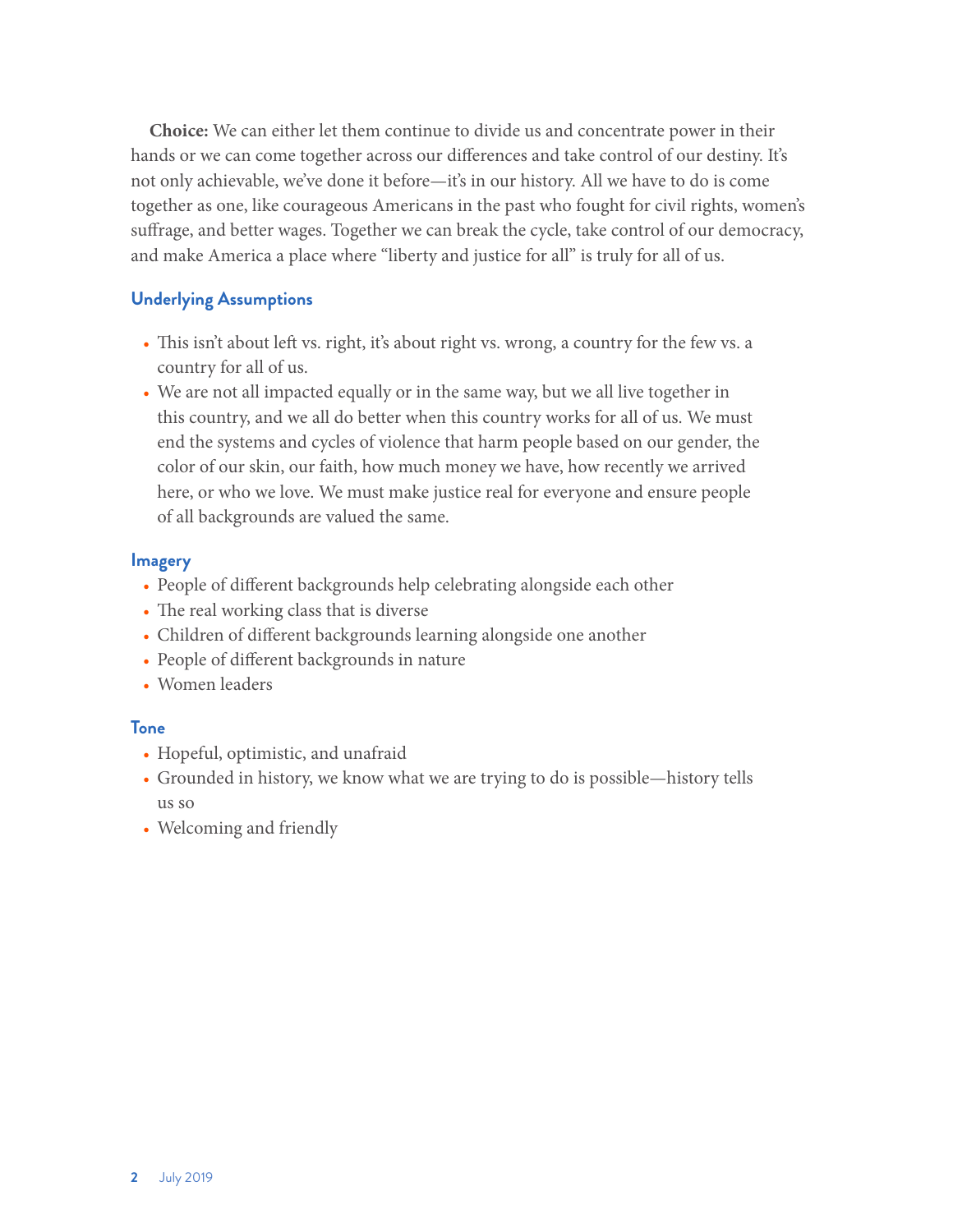## VISION

**We are working for a fair, just America where all people have equal value. We envision an America where everyone has the freedom to thrive on a healthy planet, no matter the color of their skin, gender, religion, or whom they love.**

We believe America can be a country where everyone can live with safety and dignity in their communities. Where everyone has a roof over their heads and basic needs met, and we are free and able to pursue and realize our full potential.

We believe America can be a place where we take care of our planet and those in need. Where we treat each other as we would like to be treated. We believe we can live in a compassionate country where we are proud to take care of our neighbors, old friends and newcomers alike.

We want to create an America where we respect one another's beliefs, cultures, and expressions of self. Where we enthusiastically celebrate and grow stronger from the richness of our differences, and connect deeply over our shared humanity.

We believe America can be a place where we have the power to control our own destinies and bodies. An America where we can come together to shape our institutions, workplaces, and government to represent us, reflect us, and listen to every voice.

In short, we believe in the promise of America and believe that together we can lead America to reach its fullest potential: a place where "we the people" means all of us.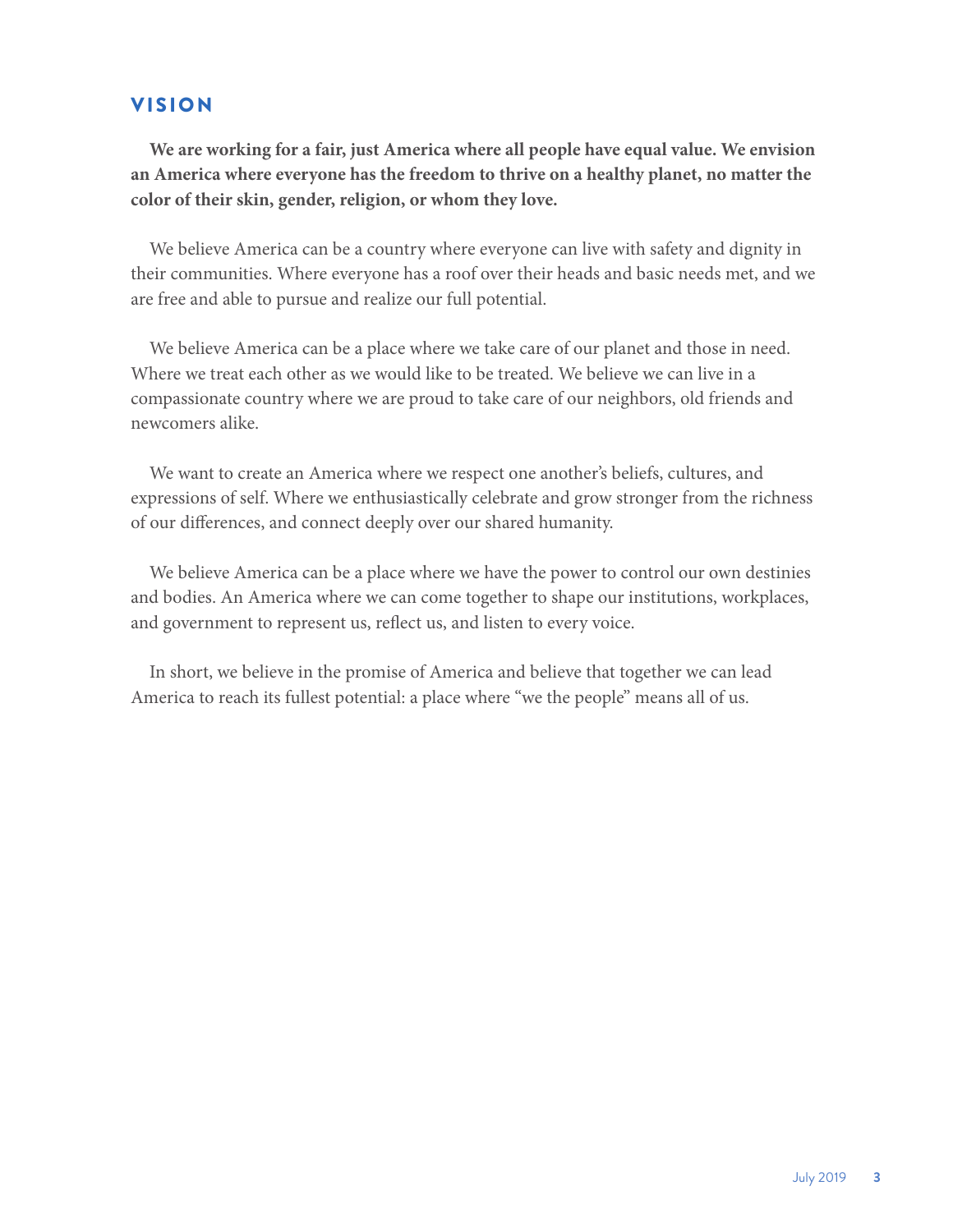## VALUES

**Love** — **We are compassionate, empathetic, and care for our fellow humans and for our planet.** Our futures are bound up with one another. We treat our neighbors and newcomers as we would hope to be treated: with dignity, warmth, and respect.

**Freedom** — **We believe people should have the tools and equal opportunity to live to their fullest potential.** We value community and self-determination, the ability for individuals to express themselves in whatever way feels best, where people can make decisions that they believe are best for their bodies and their futures, and where communities can determine for themselves how they function.

**Inclusivity** — **We believe our diversity is a strength, and all are welcome.** We celebrate differences enthusiastically and believe everyone is valuable, has a perspective worthy of learning from, and has the ability to change for the better. We make space for all voices, especially those closest to the problems: they are often also closest to the solutions. We got here in many ways at different times, but we are united in believing that we can make tomorrow better than today for ourselves, our families, and our neighbors.

**Equality** — **We believe that all people are of equal value.** We recognize that this is not currently, nor has it been historically, accepted in our country or in the world. We strive to actively dismantle the systems, institutions and beliefs in our society and in ourselves that say some people are less human than others. We will build a fair, just world based on truth. A world where no matter the color of our skin, our gender, religion, who we love, or how much money we have, we can live on a safe, healthy planet for generations to come.

**Dignity** — **We recognize the inherent humanity of every person—and believe everyone should be valued, treated with respect, and enjoy a basic quality of life.** We know that injustice anywhere is a threat to justice everywhere, so we show up for one another despite differences to ensure that all people can meet their basic needs and live on a healthy planet, with self-determination.

**Democracy** — **We believe in a country where every person has an equal voice and where people can come together to build and challenge power**. We believe society works best when all people are heard and have the power to shape their communities, workplaces, and governments to work for and be accountable to them.

**Co-Existence — We know we share this earth with people around the globe as well as with future generations**. We shape our institutions to represent and fight for us all, and work to create a fair, just world. We treat our world so that the generations to come may inherit an environment where they can enjoy clean water, clean air, and a healthy planet.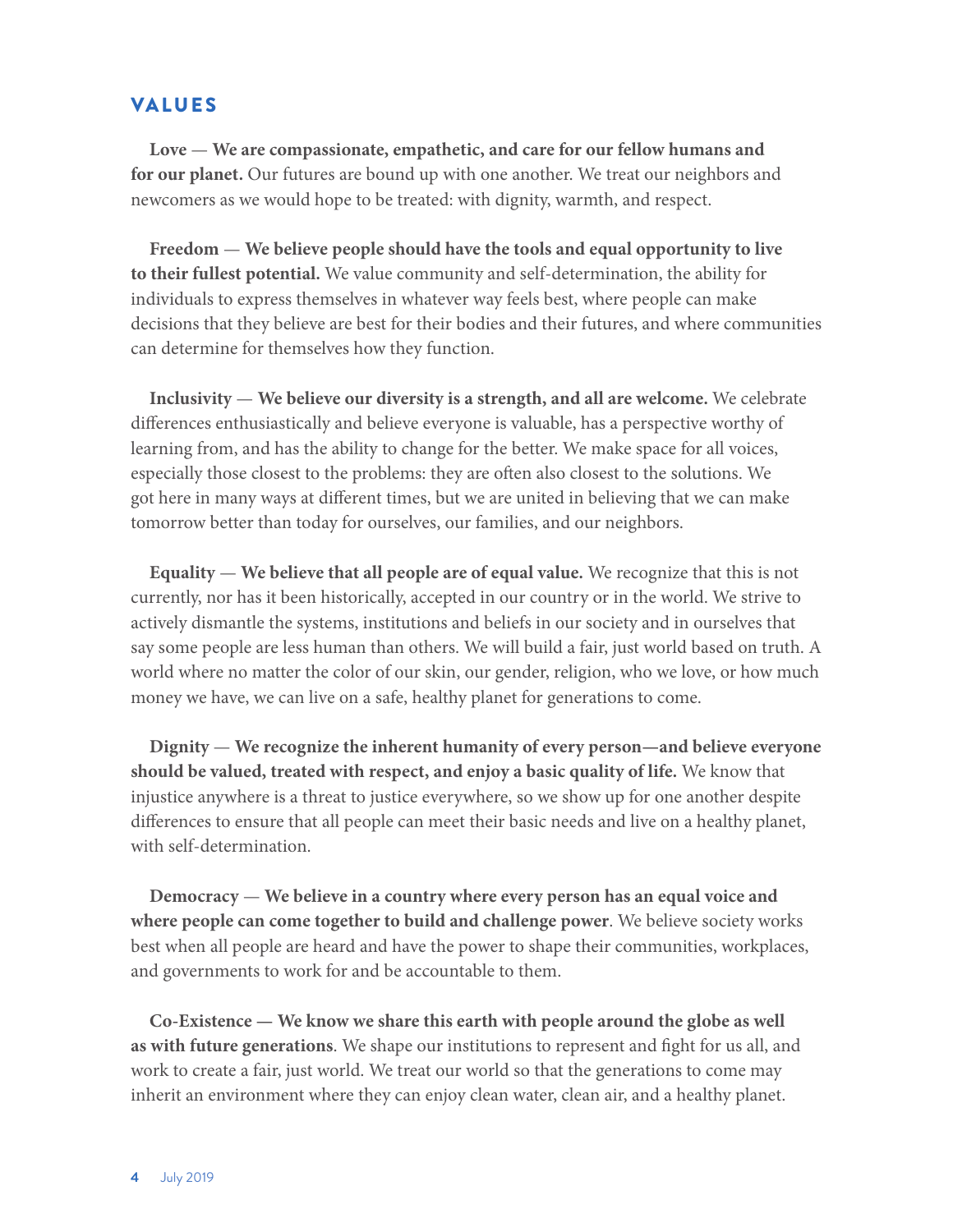## Embrace and Replace Cheat Sheet

| Embrace                                                                                                                                                                                                                                                                                                                                                                                                                                                                                                                | Replace                                                                                                                           | <b>Notes</b>                                                                                                                                                                                                                                                                                                                                                                                                                                                                                                                                                                                                                                           |
|------------------------------------------------------------------------------------------------------------------------------------------------------------------------------------------------------------------------------------------------------------------------------------------------------------------------------------------------------------------------------------------------------------------------------------------------------------------------------------------------------------------------|-----------------------------------------------------------------------------------------------------------------------------------|--------------------------------------------------------------------------------------------------------------------------------------------------------------------------------------------------------------------------------------------------------------------------------------------------------------------------------------------------------------------------------------------------------------------------------------------------------------------------------------------------------------------------------------------------------------------------------------------------------------------------------------------------------|
| Most of us work hard to make a better fu-<br>ture for our loved ones, but times are tough<br>and many of us are unable to make ends<br>meet. We are anxious about our futures,<br>stressed about ourselves, our parents, or<br>our children having enough to get by.<br>We're struggling because wealthy political<br>and economic elites choose to sow division<br>and rig the rules for their own gain as they<br>always have done.<br>We can come together and make this coun-<br>try a place where all can thrive. | America is already great.<br>We're struggling, but we can come together<br>and make this country a place where all can<br>thrive. | We need to see and name grievances and<br>struggles that people are experiencing, and<br>not gloss over them. This helps people see<br>themselves in the story and trust that we<br>see them in their struggles. Specify this to<br>your particular context where possible.<br>We need to name that there are people re-<br>sponsible for this system, who are shaping<br>the terrain in their favor against most of us.<br>Failure to name and explain a culprit dam-<br>ages credibility with impacted communities<br>who have been living in an unfair system<br>for generations. It also glosses over real<br>forces causing inequality over time. |
| The political and economic establishment<br>are doing what they've always done-<br>choosing to rig the rules in their favor to<br>take from working people and keep power<br>and wealth in their own hands.                                                                                                                                                                                                                                                                                                            | Systemic inequities                                                                                                               | "Systemic inequities" assumes a certain<br>level of knowledge about what systems of<br>inequity are and how they operate. Instead,<br>talk about what is happening in the system<br>itself and the people who are shaping the<br>current system.                                                                                                                                                                                                                                                                                                                                                                                                       |
| The political and economic elites are doing<br>what they've always done-choosing to rig<br>the rules in their favor to take from working<br>people and keep power and wealth in their<br>own hands.                                                                                                                                                                                                                                                                                                                    | Working for everyone, not just for those at<br>the top.                                                                           | Naming that the system has been rigged<br>matters. It isn't happenstance that the<br>system only works for people at the top, it<br>was built that way intentionally.                                                                                                                                                                                                                                                                                                                                                                                                                                                                                  |
| The establishment divides us against one<br>another, blaming new immigrants, or the<br>poor, to keep power and wealth in their<br>own hands and enrich their friends.                                                                                                                                                                                                                                                                                                                                                  | Stoke division and divide us against one<br>another                                                                               | Explain the causation, the reason why<br>people are being encouraged to fear<br>others. Exposing the rationale behind the<br>fear-mongering and the powerful few<br>who benefit from that fear helps inoculate<br>people against fear-mongering and divisive<br>messaging, and makes clear the "worthy"<br>and "unworthy" paradigm the elites seed<br>and maintain for their own gain. If there is<br>one thing to be disciplined about in this<br>message, it's this.                                                                                                                                                                                 |
| We can come together across our differ-<br>ences and take control of our destiny, like<br>courageous leaders in the past who fought<br>for and won civil rights, women's rights, and<br>better wages.                                                                                                                                                                                                                                                                                                                  | We are going to transform our society.                                                                                            | Unknown, untested transformation makes<br>people nervous. Ground in historical exam-<br>ples from the past to demonstrate that we<br>can create this transformation and we can<br>do it again. This is called foreshadowing and<br>it helps overcome fatalism and pessimism.                                                                                                                                                                                                                                                                                                                                                                           |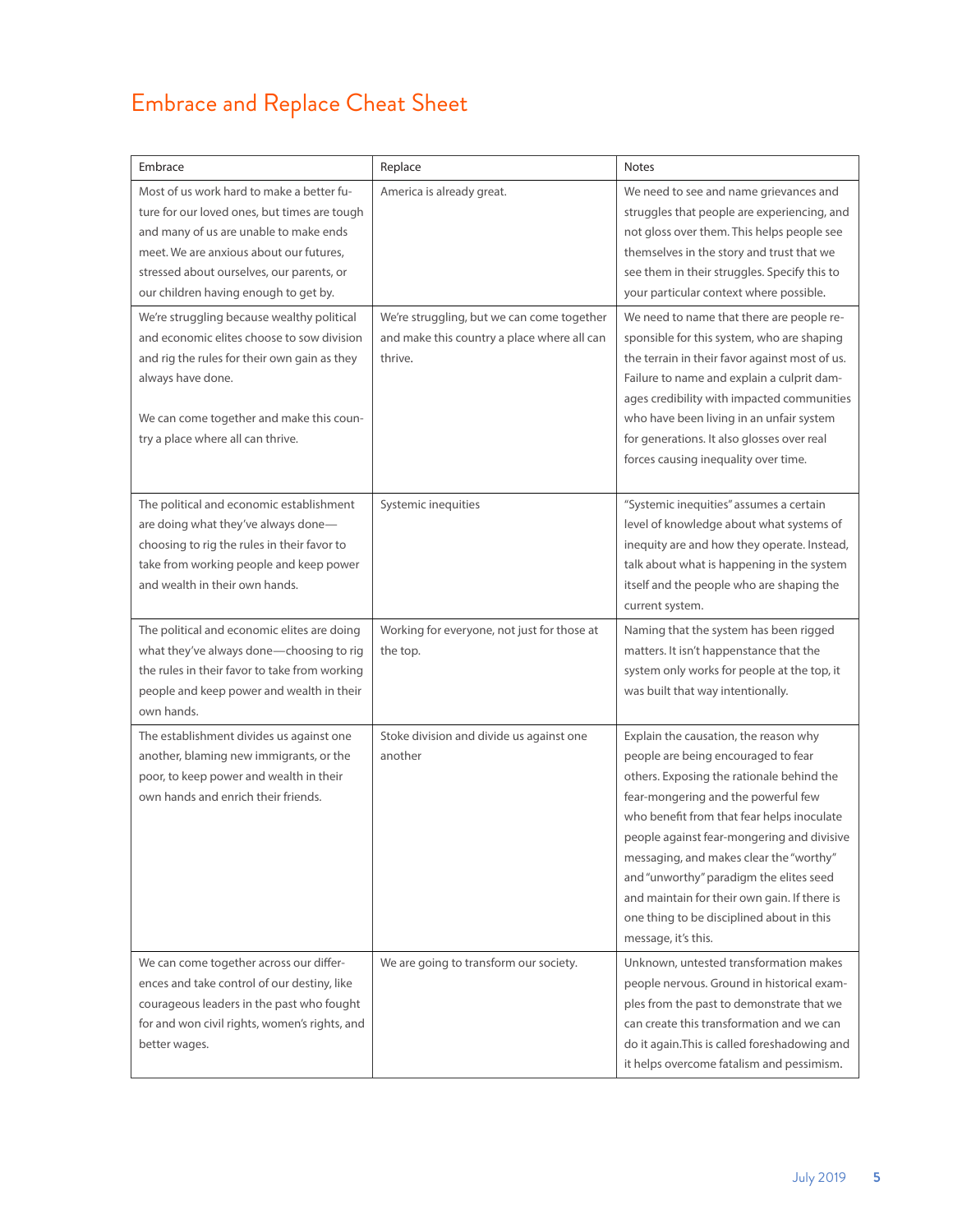| We want to build a world where everyone     | We must rid the world of racism, exploita- | Talk about the vision of the world we want.     |
|---------------------------------------------|--------------------------------------------|-------------------------------------------------|
| has clean air, fresh water, and can thrive, | tion, and patriarchy.                      | not just what we want to get rid of. Explain    |
| no matter the color of their skin, gender,  |                                            | that the future we are fighting for, that will  |
| religion, or who they love.                 |                                            | be better for everyone, is concrete. Talking    |
|                                             |                                            | about getting rid of systems (that most         |
|                                             |                                            | people don't fully understand) is less clear    |
|                                             |                                            | and compelling than the detailed descrip-       |
|                                             |                                            | tion of what that future looks like and who     |
|                                             |                                            | is welcome there.                               |
|                                             |                                            |                                                 |
| Wealthy political and economic establish-   | Wealthy political and economic establish-  | Identifying our "them" by their actions rath-   |
| ment who choose to sow division.            | ment                                       | er than their status pins their faults on their |
|                                             |                                            | choices rather than who they are as people.     |
|                                             |                                            | This makes them more culpable, because it       |
|                                             |                                            | illustrates their agency in making a different  |
|                                             |                                            | choice. Hate the sin not the sinner.            |
| Come together across race, gender, and      | Come together to make a country where      | Explicitly name race and coming together        |
| class to make a country where everyone      | everyone can thrive.                       | across differences.                             |
| can thrive.                                 |                                            |                                                 |

## **Quick Tips on How to Use This:**

- Start with **shared values**
- Acknowledge pain and anxiety everyday people are experiencing
- Make sure to name the **problem,** root it in history
- Explicitly name race and coming together across differences
- Foreshadow that we have done this before
- Describe what the vision of the future we want looks like in detail—paint an image (clean air, everyone free to reach their highest potential)
- Name how this future is better for everyone and everyone is welcome there. Know your messenger and make sure to name and show the diversity of everyone who is included in the vision of tomorrow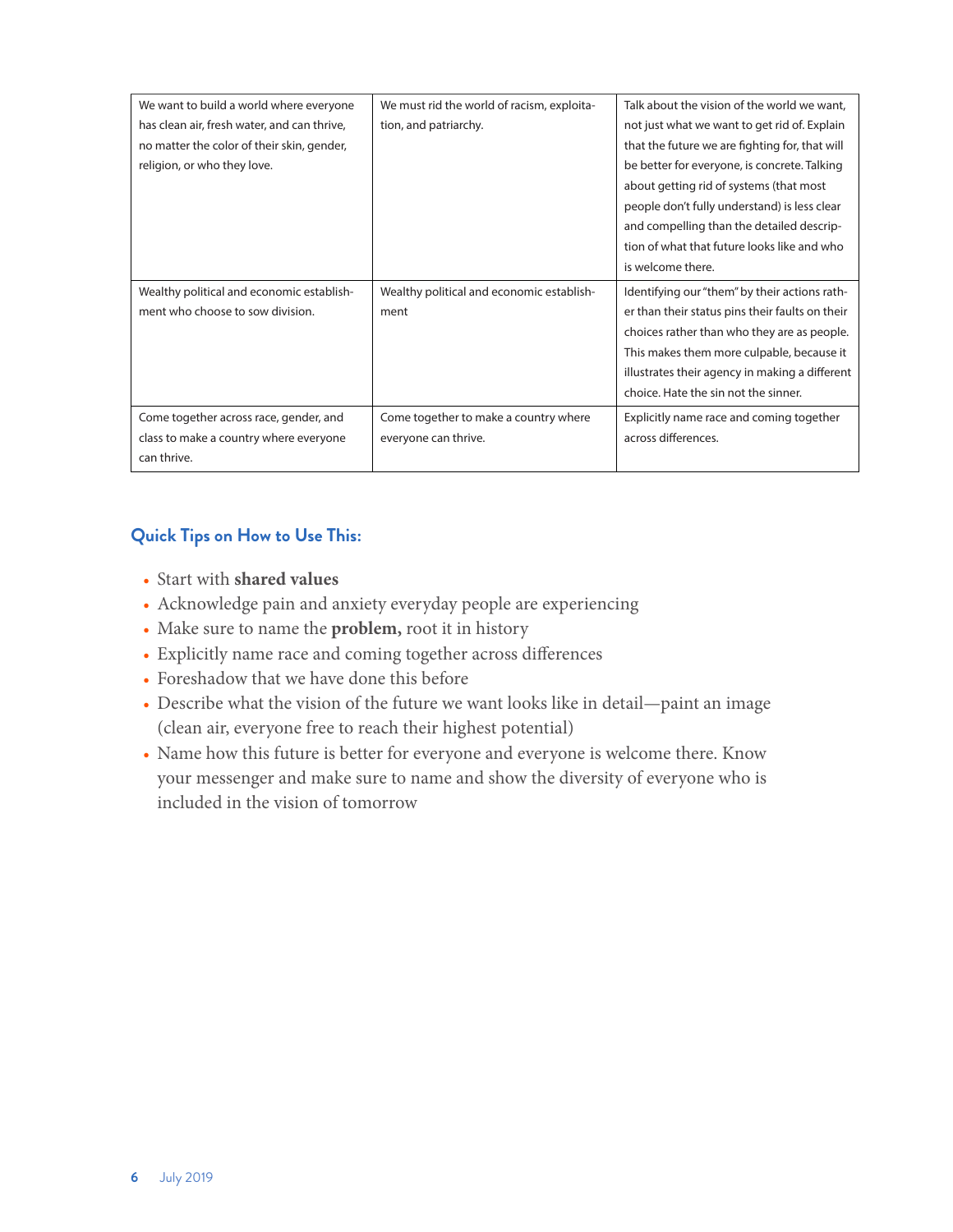## EXAMPLE STORIES FOR DIFFERENT ISSUES

#### *Climate / Green New Deal*

Most of us do our best to make a bright future for the people we love.

But we are at a critical moment in our history. Our planet is warming and climate chaos threatens our homes, communities, jobs, and food supply. Many of us are anxious about our futures and worried environmental changes will make it even harder for our families and our loved ones to get by.

This is all happening because the fossil fuel industry and their allies in the political and economic elite are doing what they've always done—*choosing* to write the rules in their favor to profit off the devastation of our planet to line their pockets while they seed fears of scarcity of resources, new immigrants, and people of different skin colors and backgrounds, as our communities suffer, our planet warms, and things get harder for our families.

We can either let them continue to use fear to divide us or we can come together across our different backgrounds, races, genders and faiths, like courageous leaders in the past who fought for civil rights, to transform our energy system and make America pass bold new policy like the New Green Deal to ensure a sustainable, equitable, prosperous future for ourselves, the people we love, and future generations.

Join together so we can make a future where everyone has clean air, fresh water, and the chance to live to their full potential—no exceptions.

## *Immigration*

Most of us do our best to make a bright future for the people we love, no matter the color of our skin or our background.

Whether that's working a few extra hours, or relocating in search of greater opportunity, we actively seek a better life for our families, as many of our ancestors have done in the past.

But today, people who are fleeing violence in search of a better life for themselves and their loved one are being caged, dehumanized, and indefinitely detained.

That's because politicians and the economic elites are *choosing* to vilify and scapegoat newcomers to the United States so they can continue to rig the rules in their own favor and rob everyone of dignity.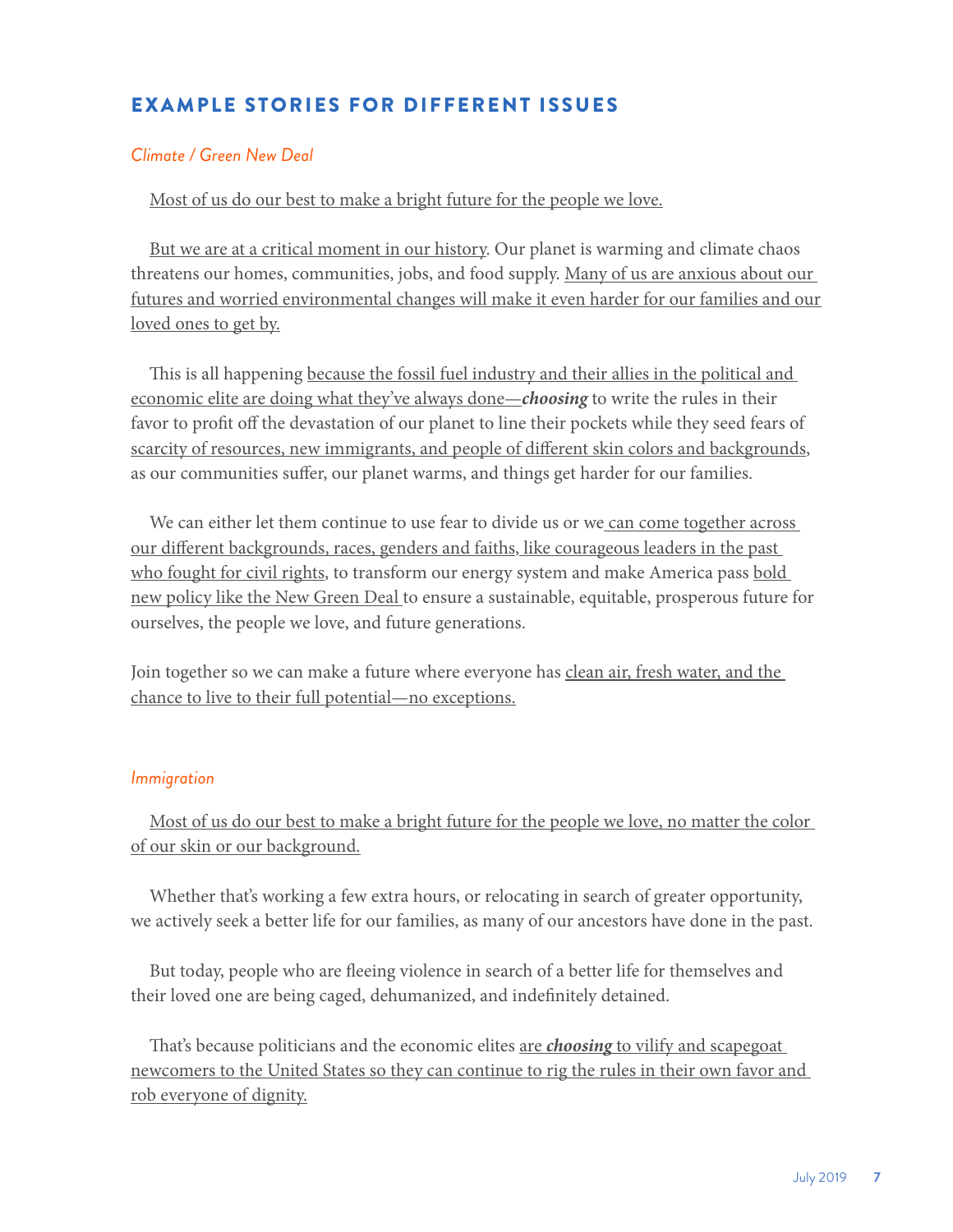They stoke division by blaming new immigrants for people's hardships while they continue to rig the economy in their own favor, all the while profiting directly from our broken immigration system. Because of their choices, immigrants are caged on the border and separated from their loved ones forever, while the political and economic elites get richer and more powerful.

We can either let them continue to divide us and steal all of our futures or we can **come together** across our different backgrounds, races, faiths, and genders, like the heroes who fought for civil rights, to build a fair, just country where all people can thrive, no matter the color of their skin, their background, or where they were born—no exceptions.

#### *Mass Incarceration*

Most of us do our best to make a better tomorrow for the people we love.

We work hard for them to create a future with more opportunity and joy. But too many of us are living in a world that seems built against us. Our families are struggling, despair is spreading in our communities, our neighborhoods are over-policed and underfunded. We feel forgotten and overlooked. Many of us fear the next time our loved ones walk out the door they won't come back.

That's because a wealthy few in the political and economic establishment have gotten rich by *choosing* to rig the system so that it values some lives over others. They profit off of our pain and divide us by stoking beliefs that some people are less human, less valuable, and less deserving than others, solely based on the color of their skin or how much money they have. They grow wealthier off systems they constructed to exploit black and brown people, while our communities remain shackled and unable to get ahead.

We can either let them continue to dehumanize and divide us or we can **come together** across our different races, genders, faiths, and backgrounds, like the heroes who fought for civil rights and an end to slavery, to assert that all are created equal and demand an end to mass incarceration. We've been here before; history shows us that together we can create a more fair, just country. Together we can create a country where *everyone* has the freedom to thrive on a healthy planet, and America is for all of us.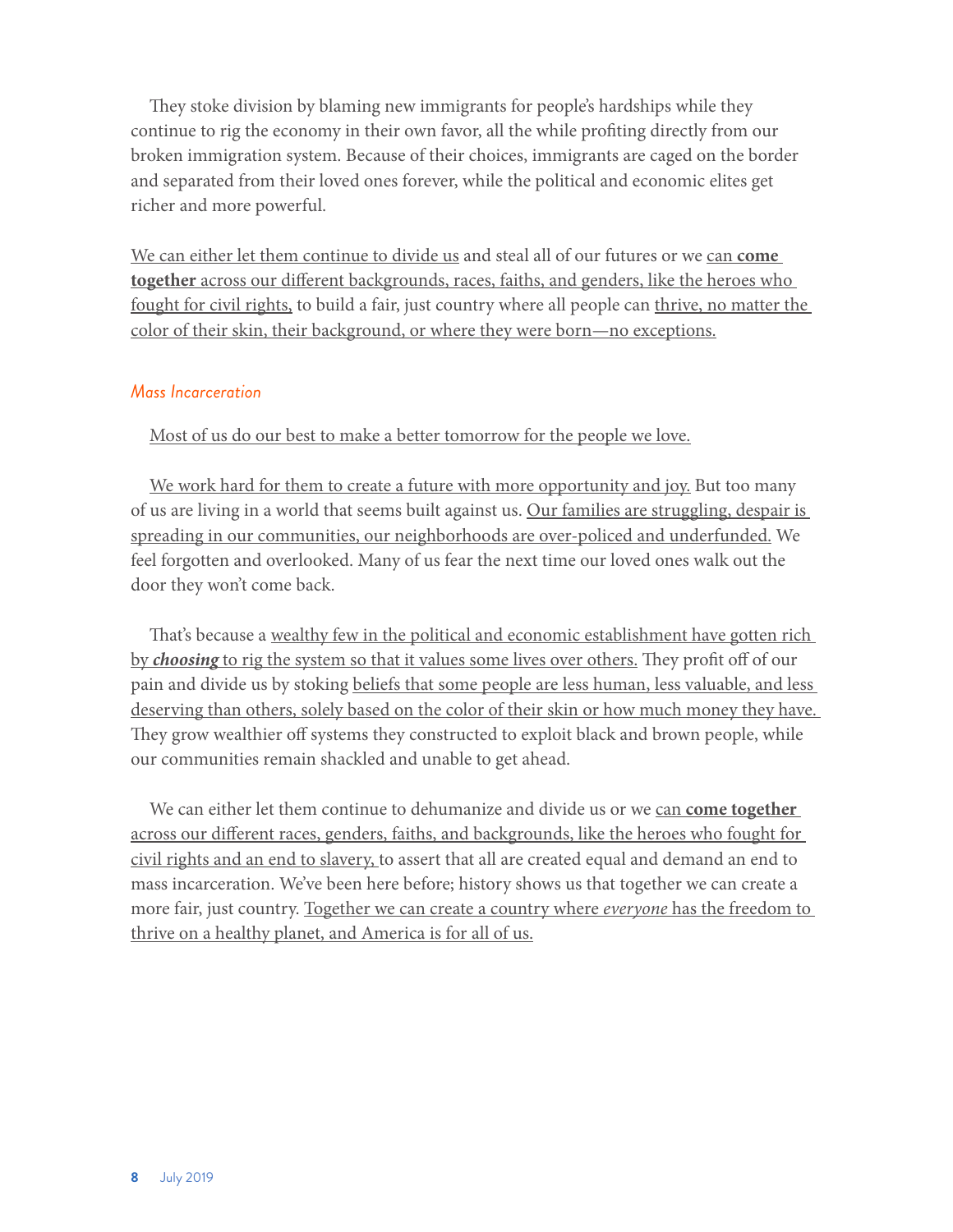## *Facebook*

All of us want to feel connected to the people we care about. Social media is a critical tool that helps us keep in touch with people who matter to us, no matter how far away from each other we are.

But recently social media has been causing more division and isolation in our society than good. It is worsening divisions within our society and world.

That's because the leadership at Facebook and the politicians they pay for **choose** to profit from systems that capitalize off of our data, and design algorithms that reward extremism, stoke division, and endanger our democracy and lives. They choose to profit rather than crack down on the hate speech against women, LGBTI+ people, and black and brown people that endangers our democracy and our lives. As a result, misinformation and fearmongering spreads, leading to harassment, Islamophobia, and violence offline, and many of us don't feel safe online.

Facebook's influence over our lives and our democracy is only growing, and we all face a choice. We can either allow Facebook to continue to profit from invading our privacy, stoking division, and profiting off of policies that allow for the harassment of women, black people, and religious minorities, or come together across race, gender, and faith, like those who fought for civil rights and net neutrality, to hold Facebook accountable and make online spaces and our world a place where people can connect with one another without fear.

#### *Medicare*

Most of us do our best to make a bright future for our families. No matter where we're from, the color of our skin, our religion or gender, most of us want to take care of the people we love.

But today we are struggling. Many of us are balancing expenses, worried about being able to pay the medical expenses of aging parents or young children, knowing one medical bill may throw our entire future into chaos.

The medical system is rigged against us by Big Pharma and the politicians they pay for who, time and time again, **choose** their own profit and power over our lives.

They choose to divide us by rigging the rules to profit themselves and stoke division by saying that some are more deserving of proper healthcare than others. They promote the idea that people with nice jobs and good incomes are more worthy of care and medicine than low-income people or immigrants; then directly benefit from charging outrageous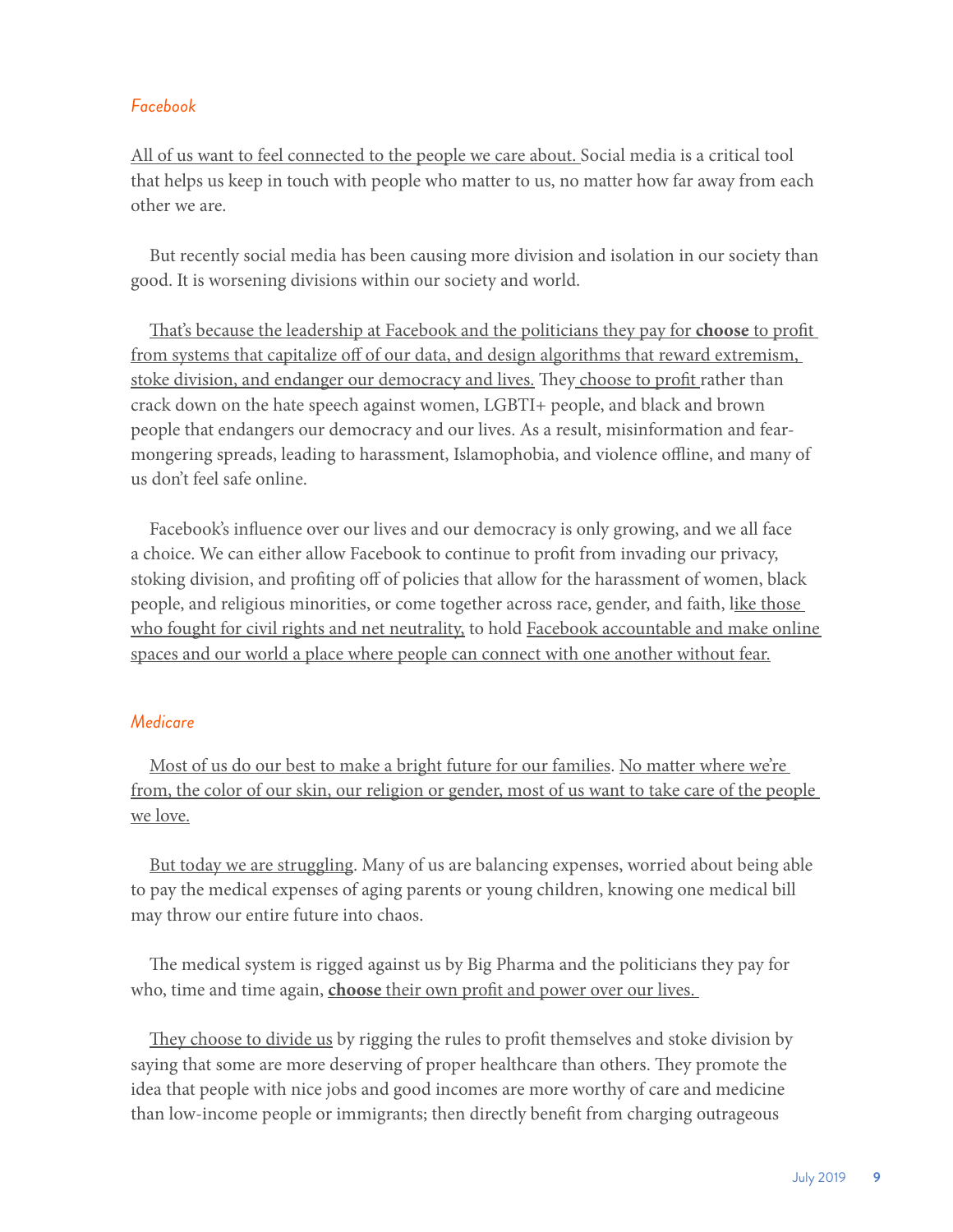amounts for medicine we need to survive—rigging the rules in their favor, enriching themselves, and sending our families into debt.

We can either let them continue to divide us and believe that some people deserve more care than others, or we can **come together** across our different races, genders, faiths, and backgrounds, like the heroes who fought for the weekend and the 8-hour work day, to assert that all are created equal and healthcare is a human right, and to pass Medicare for All. We've been here before and we can do it again. Together we can create a country where everyone has the healthcare they need and the freedom to thrive—no exceptions.

## *Abortion Bans*

Most of us believe everyone should have an equal right to live their life to the fullest potential and shape their own destiny.

But recently legislators around the country have been passing laws that deny people the right to control their own bodies and lives. Women, nonbinary, trans, and gendernonconforming people are being forced into vulnerable and precarious situations because politicians are taking away access to birth control and healthcare that helps them shape their destinies.

This is because the political and economic elites are choosing to rig the rules of the system, supporting ideology that says women, nonbinary, trans, and gender-nonconforming people should not be able to control their own bodies and that their worth is inherently less than men's, in order to hold on to power for themselves. They choose to make us unequal on the basis of sex and to keep themselves and people like them in power, trapping women, nonbinary, trans, and gender-nonconforming people in easily exploited, undervalued positions without equal access to care they need to shape their futures.

We can either allow them to continue to treat women, nonbinary, trans, and gendernonconforming people as second-class citizens or we can **come together** across sex, gender and race, like the leaders in the past who fought for civil rights and and to expand reproductive justice, to end the abortion bans and create a country where everyone has the freedom to control their own bodies and futures and can access the medical care they need no exceptions.